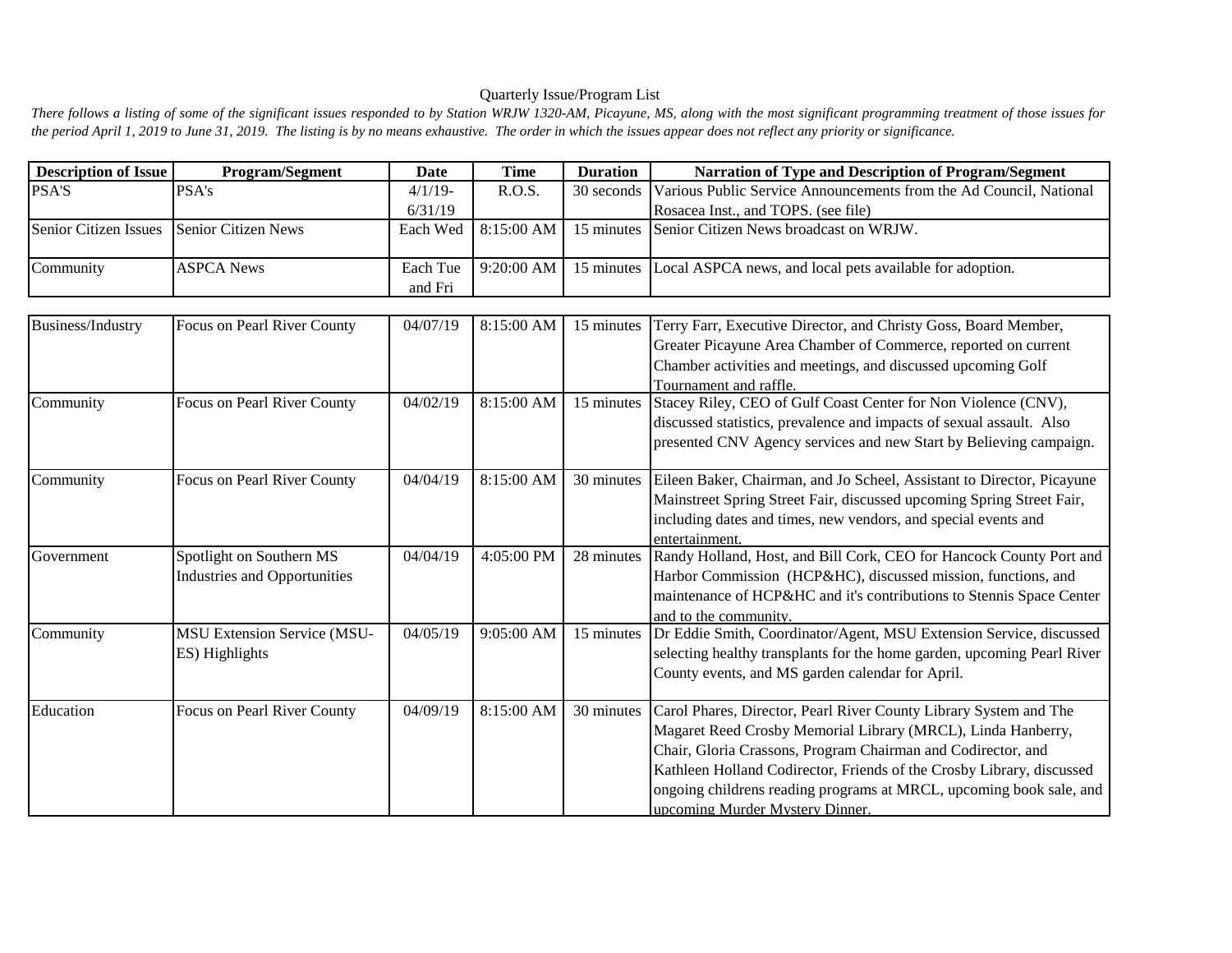| Education         | Focus on Pearl River County         | 04/10/19 | 8:15:00 AM | 15 minutes | Ernie Lovell, Executive Director, Pearl River Community College           |
|-------------------|-------------------------------------|----------|------------|------------|---------------------------------------------------------------------------|
|                   |                                     |          |            |            | (PRCC) Foundation and Alumni Services, discussed facilities upgrades,     |
|                   |                                     |          |            |            | athletics, graduation, and summer camps schedules and registrations.      |
| Community         | Focus on Pearl River County         | 04/11/19 | 8:15:00 AM | 20 minutes | Adrian Lumpkin, Pearl River County Administrator, discussed status of     |
|                   |                                     |          |            |            | constuction of new building, new voting machines, and Pearl River         |
|                   |                                     |          |            |            | maintenance.                                                              |
| Community         | Focus on Pearl River County         | 04/15/19 | 8:15:00 AM | 30 minutes | Laura Ewarld and Mary Beth Magee, St Barnabas Anglican Church,            |
|                   |                                     |          |            |            | discussed upcoming Festival of Lessons and Alleluias, an Eastern          |
|                   |                                     |          |            |            | presentation.                                                             |
| Education         | Focus on Pearl River County         | 04/16/19 | 8:15:00 AM | 35 minutes | Tony LaBella, Softball Coach, and Neil Walther, Baseball Coach, Pearl     |
|                   |                                     |          |            |            | River Central (PRC) High School, discussed athletic programs, and         |
|                   |                                     |          |            |            | upcoming baseball and softball playoffs                                   |
| Community         | Focus on Pearl River County         | 04/17/19 | 8:15:00 AM | 15 minutes | Rick Webb, Playwrite and Dramatist discussed his upcoing Easter           |
|                   |                                     |          |            |            | presentations, "My Day With The Master".                                  |
| Government        | Focus on Pearl River County         | 04/18/19 | 8:30:00 AM | 25 minutes | MS State Representative Stacey Wilkes discussed teachers' pay raise,      |
|                   |                                     |          |            |            | free speech in colleges, river meeting update, and political forum at     |
|                   |                                     |          |            |            | Pearl River Community College.                                            |
| Business/Industry | Focus on Pearl River County         | 04/23/19 | 8:15:00 AM | 25 minutes | Christy Goss, City Supervisors' Office, reported that Picayune has        |
|                   |                                     |          |            |            | received 6 Keep Picayune Beautiful Awards, and discussed upcoming         |
|                   |                                     |          |            |            | Household Hazard Waste Removal Day, summer camps, and Library             |
|                   |                                     |          |            |            | book sale.                                                                |
| Government        | Focus on the Capitol                | 04/24/19 | 8:15:00 AM | 15 minutes | Timmy Ladner, State Representative for District 93 (Pearl River,          |
|                   |                                     |          |            |            | Hancock, and Stone Counties) recapped State legislative session, and      |
|                   |                                     |          |            |            | discussed teachers' pay raise, judicial reform, and impact of Bonne Carre |
|                   |                                     |          |            |            | Spillway flood water.                                                     |
| Education         | Focus on Pearl River County         | 04/25/19 | 8:15:00 AM | 20 minutes | Kristi Mitchell, Softball Coach, Picayune Memorial High School            |
|                   |                                     |          |            |            | (PMHS), discussed extracurricular activities at PMHS and upcoming         |
|                   |                                     |          |            |            | events including State testing.                                           |
| Community         | <b>MSU Extension Service (MSU-</b>  | 04/26/19 | 9:05:00 AM | 15 minutes | Dawn Vosbein, Family and Consumer Science Agent, MS State                 |
|                   | ES) Highlights                      |          |            |            | University Extension Office, and Chair, Southeast District of Diabetes    |
|                   |                                     |          |            |            | Coalition of MS, discussed allergies, causes of asthma attacks, and ways  |
|                   |                                     |          |            |            | to prevent allergic reactions.                                            |
| Government        | Spotlight on Southern MS            | 05/02/19 | 4:05:00 PM | 30 minutes | Laurie Jugan, Consultant to Mississippi Enterprise for Technology         |
|                   | <b>Industries and Opportunities</b> |          |            |            | (MSET), discussed various upcoming MSET training and summit               |
|                   |                                     |          |            |            | events, and the importance of these programs to local business.           |
| Community         | <b>MSU Extension Service (MSU-</b>  | 05/03/19 | 9:05:00 AM | 15 minutes | Alex Shook, MSU Extension Service Agent, AG/4-H, discussed                |
|                   | ES) Highlights                      |          |            |            | upcoming 4H competitions and other events for May.                        |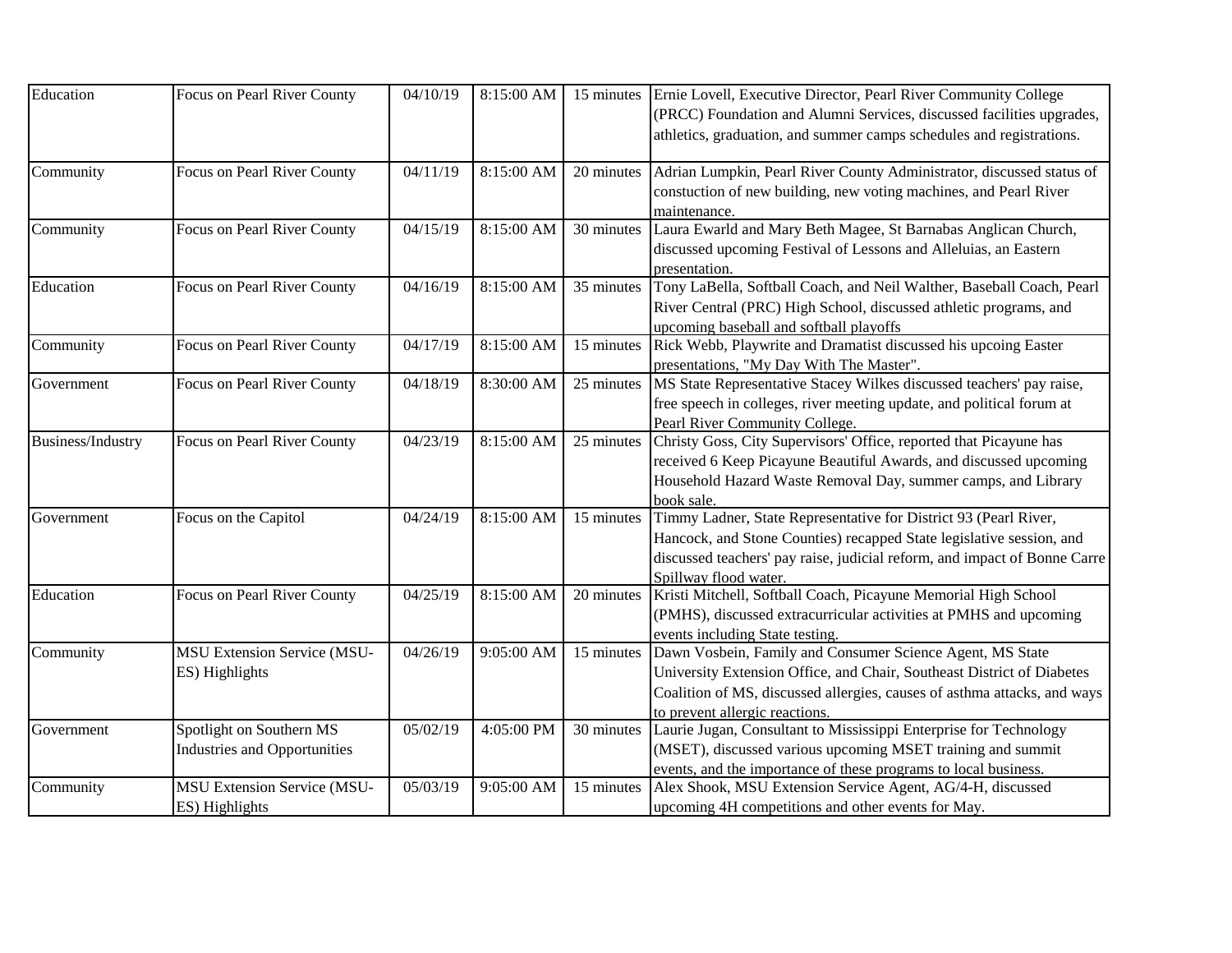| Business/Industry | Focus on Pearl River County                          | 05/06/19 | 8:15:00 AM | 15 minutes | Terry Farr, Executive Director, Misty Toruno, President, and Bill Cruse,<br>Board Member, Greater Picayune Area Chamber of Commerce, reported<br>on recent grand openings and annual membership meeting, and<br>discussed upcoming scholarships to be awarded at Picayune Memorial<br>and Pearl River Central High Schools.                                                                                               |
|-------------------|------------------------------------------------------|----------|------------|------------|---------------------------------------------------------------------------------------------------------------------------------------------------------------------------------------------------------------------------------------------------------------------------------------------------------------------------------------------------------------------------------------------------------------------------|
| Government        | Focus on the Capitol                                 | 05/07/19 | 8:15:00 AM | 30 minutes | MS State Senator Angela Hill discussed MS State budget, judiciary<br>reform, BP money projects, and MS Department of Education funding.                                                                                                                                                                                                                                                                                   |
| Education         | Focus on Pearl River County                          | 05/08/19 | 8:15:00 AM | 17 minutes | Ernie Lovell, Executive Director, Pearl River Community College<br>(PRCC) Foundation and Alumni Services, reported status of<br>contstruction of new science building and dorms, and discussed<br>upcoming graduation ceremonies, and orientation for summer classes.                                                                                                                                                     |
| Education         | Focus on Pearl River County                          | 05/14/19 | 8:15:00 AM | 30 minutes | Carol Phares, Director, Pearl River County Library System and The<br>Magaret Reed Crosby Memorial Library (MRCL), Megan Miller,<br>Children's Librarian, MRCL, Denise Davis, Manager, Poplarville Public<br>Library (PPL), and Kathleen Holland Codirector, Friends of the Crosby<br>Library, discussed upcoming events including the PPL booksale, and<br>Universe of Stories and Old Fashioned Political Rally at MRCL. |
| Government        | Focus on Pearl River County                          | 05/16/19 | 8:15:00 AM | 15 minutes | MS State Representative Stacey Wilkes discussed flooding issues, and<br>funding shortages for teacher pay raises.                                                                                                                                                                                                                                                                                                         |
| Community         | <b>MSU Extension Service (MSU-</b><br>ES) Highlights | 05/17/19 | 9:05:00 AM | 15 minutes | Dr Eddie Smith, Coordinator/Agent, MSU Extension Service, discussed<br>upcoming events including Beekeeping for Beginners and Private<br>Applicator Training, and MS garden calendar for May.                                                                                                                                                                                                                             |
| Education         | Focus on Pearl River County                          | 05/21/19 | 8:15:00 AM | 15 minutes | Alan Lumpkin, Superintendent, Pearl River County (PRC) School<br>District, discussed End of School Year activities and graduation, and<br>progress on building repairs and construction                                                                                                                                                                                                                                   |
| Community         | <b>MSU Extension Service (MSU-</b><br>ES) Highlights | 05/24/19 | 9:05:00 AM | 15 minutes | Alex Shook, MSU Extension Service Agent, AG/4-H, discussed<br>upcoming livestock judging contest, club congress, summer and sewing<br>camps.                                                                                                                                                                                                                                                                              |
| Business/Industry | Focus on Pearl River County                          | 05/28/19 | 8:15:00 AM | 20 minutes | Jim Luke, Picayune City Manager, and Cristy Goss, Christy Goss, Board<br>Member, Greater Picayune Area Chamber of Commerce, discussed<br>groundbreaking of Firestation No.3, and upcoming events including<br>paving Jackson Landing Rd, and Community Cleanup day planned for<br>October 2019.                                                                                                                           |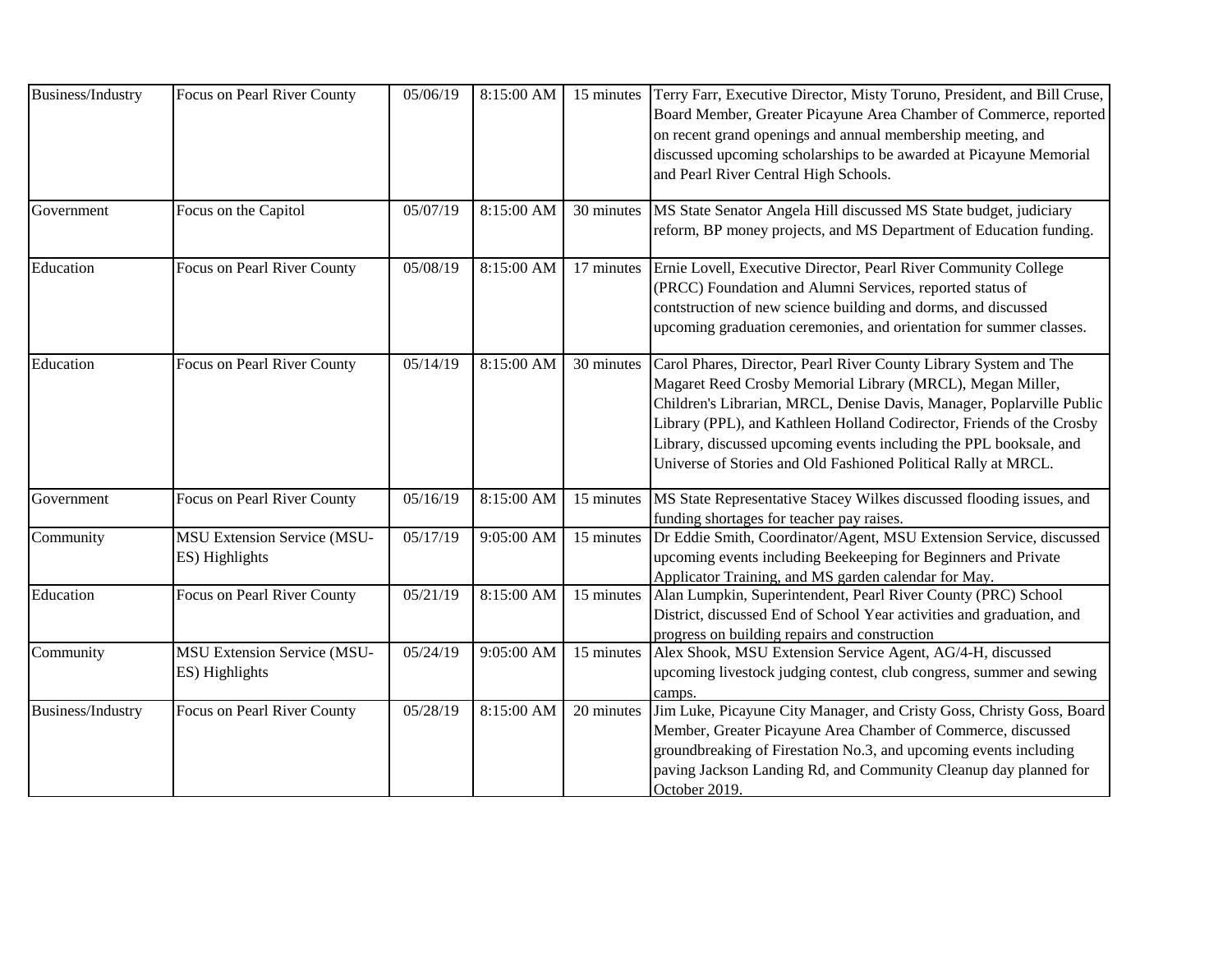| Community                | MSU Extension Service (MSU-         | 05/31/19 | $9:05:00$ AM |            | 15 minutes Dawn Vosbein, Family and Consumer Science Agent, MS State           |
|--------------------------|-------------------------------------|----------|--------------|------------|--------------------------------------------------------------------------------|
|                          | ES) Highlights                      |          |              |            | University Extension Office, and Chair, Southeast District of Diabetes         |
|                          |                                     |          |              |            | Coalition of MS, discussed internet safety rules, and upcoming Senior          |
|                          |                                     |          |              |            | Citizens Fair 2019.                                                            |
| <b>Business/Industry</b> | Focus on Pearl River County         | 06/03/19 | 8:15:00 AM   | 15 minutes | Terry Farr, Executive Director, and Mark Stockstill, Treasurer, Greater        |
|                          |                                     |          |              |            | Picayune Area Chamber of Commerce, reported on recent golf                     |
|                          |                                     |          |              |            | tournament, ribbon cuttings, and discussed ongoing raffles for                 |
|                          |                                     |          |              |            | scholarships.                                                                  |
| Community                | Focus on Pearl River County         | 06/05/19 | 8:30:00 AM   | 15 minutes | David Sykes, Executive Director, Senior Center of South Pearl River            |
|                          |                                     |          |              |            | County, discussed activities at the Senior Center including upcoming           |
|                          |                                     |          |              |            | Senior Games, and encouraged all senior citizens to stay active.               |
| Government               | Spotlight on Southern MS            | 06/06/19 | 4:05:00 PM   |            | (30) minutes Laurie Jugan, Consultant to Mississippi Enterprise for Technology |
|                          | <b>Industries and Opportunities</b> |          |              |            | (MSET), and Dr. Kelly Lucas, Director, USM's Thad Cochran                      |
|                          |                                     |          |              |            | Aquaculture Center (TCAC), an agency enhancing the study of fish               |
|                          |                                     |          |              |            | farming in MS and advancing the study of aquaculture around the world,         |
|                          |                                     |          |              |            | discussed various TCAC ongoing programs and recent Fist 2.0                    |
|                          |                                     |          |              |            | presentation.                                                                  |
| Education                | Focus on Pearl River County         | 06/09/19 | 8:15:00 AM   | 20 minutes | Carol Phares, Director, Pearl River County Library System and The              |
|                          |                                     |          |              |            | Magaret Reed Crosby Memorial Library (MRCL), Megan Nix Miller,                 |
|                          |                                     |          |              |            | Children's Librarian, MRCL, Linda Hanberry, Chair, and Kathleen                |
|                          |                                     |          |              |            | Holland Codirector, Friends of the Crosby Library, discussed upcoming          |
|                          |                                     |          |              |            | events including budget hearings, Community Planning Committee                 |
|                          |                                     |          |              |            | plans, story hours and an Old Fashioned Political Rally at MRCL.               |
| Education                | Focus on Pearl River County         | 06/12/19 | 8:15:00 AM   | 15 minutes | Ernie Lovell, Executive Director, Pearl River Community College                |
|                          |                                     |          |              |            | (PRCC) Foundation and Alumni Services, discussed various PRCC                  |
|                          |                                     |          |              |            | activities including student orientations, upcoming golf tournament, on-       |
|                          |                                     |          |              |            | campus construction, and scholarships.                                         |
| Community                | Focus on Pearl River County         | 06/13/19 | 8:15:00 AM   | 16 minutes | Jesse Besanson, Miss Pearl River Community College (PRCC),                     |
|                          |                                     |          |              |            | discussed her role as Miss PRCC, influences in her life, her educational       |
|                          |                                     |          |              |            | goals, and preparations for Miss Mississippi Pageant.                          |
| Community                | <b>MSU Extension Service (MSU-</b>  | 06/14/19 | 9:05:00 AM   | 15 minutes | Pat Drackett, Director, Crosby Arboretum, discussed gardening tips for         |
|                          | ES) Highlights                      |          |              |            | summer, and current programs at the Crosby Arboretum including native          |
|                          |                                     |          |              |            | pollinator plant sale.                                                         |
| Government               | Focus on Pearl River County         | 06/20/19 | 8:33:00 AM   | 20 minutes | MS State Representative Stacey Wilkes discussed Medicaid                       |
|                          |                                     |          |              |            | transportation to doctor appointments, free speech policy on university        |
|                          |                                     |          |              |            | campuses, and bi-partisan support.                                             |